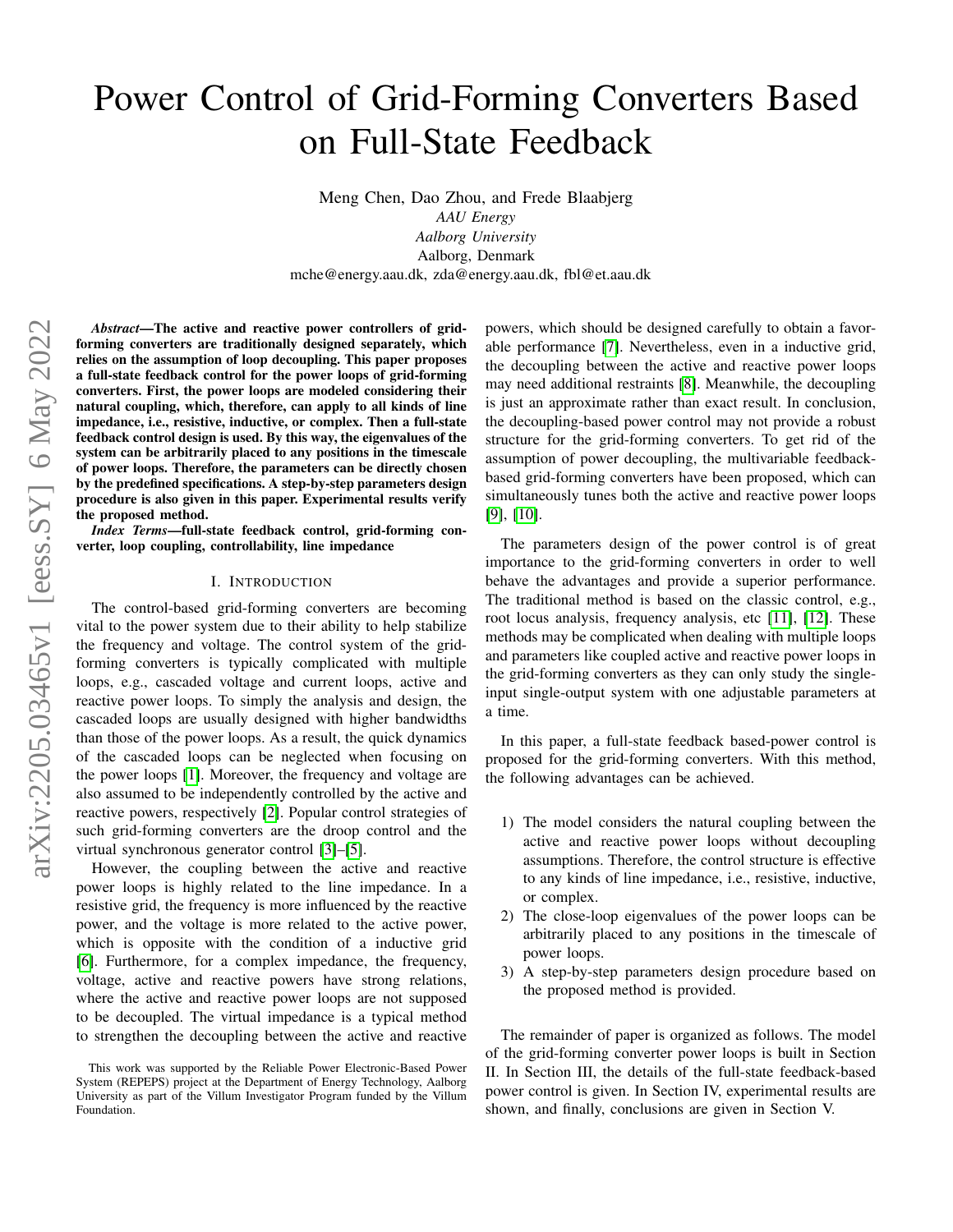

<span id="page-1-0"></span>Fig. 1. General configuration of grid-forming converters.

## II. MODELING OF GRID-FORMING CONVERTERS POWER LOOPS

Fig. [1](#page-1-0) shows the general configuration of a power converter controlled by the grid-forming power controller with the cascaded voltage and current loops. A three-phase converter is connected to the power grid via an LC filter, where *L<sup>f</sup>* and  $C_f$  are the filter inductor and capacitor, respectively.  $L_g$ and  $R_g$  are the inductor and resistor of the line to the power grid, where both of them will be included into the modeling to represent all kinds of line impedance. The grid-forming power control copes with the output active and reactive powers of the converter, *p* and *q*, to provide the frequency and voltage references, i.e.,  $\omega_u$  and  $E_u$ .

When considering a general line impedance, the output active and reactive powers of the power converter can be expressed as [\[13\]](#page-5-11)

$$
p = \frac{V^2 R_g + V V_g (X_g \sin \delta - R_g \cos \delta)}{R_g^2 + X_g^2} \tag{1}
$$

$$
q = \frac{V^2 X_g - V V_g (R_g \sin \delta + X_g \cos \delta)}{R_g^2 + X_g^2}
$$
 (2)

where *V* and  $V_g$  are the voltage magnitudes of the capacitor and grid, respectively. Moreover,  $\delta$  is the power angle, which is defined as

$$
\dot{\delta} = \omega_b \omega - \omega_b \omega_g \tag{3}
$$

where  $\omega$  and  $\omega$ <sub>g</sub> are the voltage frequencies of the capacitor and grid, and  $\omega_b$  is the base value of the frequency.

According to [\(1\)](#page-1-1)-[\(3\)](#page-1-2), the small-signal model of the output powers can be derived as

$$
\Delta p = K_{p\delta} \Delta \delta + K_{pV} \Delta V \tag{4}
$$

$$
\Delta q = K_{q\delta} \Delta \delta + K_{qV} \Delta V \tag{5}
$$

$$
\Delta \dot{\delta} = \omega_b \Delta \omega \tag{6}
$$



<span id="page-1-9"></span><span id="page-1-6"></span>Fig. 2. Open-loop small-signal model of power loops.

where

$$
K_{p\delta} = \frac{\partial p}{\partial \delta} \bigg|_{\delta_0, V_0} = \frac{V_0 V_g (R_g \sin \delta_0 + X_g \cos \delta_0)}{R_g^2 + X_g^2} \tag{7}
$$

$$
K_{pV} = \left. \frac{\partial p}{\partial V} \right|_{\delta_0, V_0} = \frac{2V_0 R_g + V_g (X_g \sin \delta_0 - R_g \cos \delta_0)}{R_g^2 + X_g^2} \tag{8}
$$

$$
K_{q\delta} = \frac{\partial q}{\partial \delta} \Big|_{\delta_0, V_0} = \frac{V_0 V_g (X_g \sin \delta_0 - R_g \cos \delta_0)}{R_g^2 + X_g^2} \tag{9}
$$

$$
K_{qV} = \left. \frac{\partial q}{\partial V} \right|_{\delta_0, V_0} = \frac{2V_0 X_g - V_g (R_g \sin \delta_0 + X_g \cos \delta_0)}{R_g^2 + X_g^2} \tag{10}
$$

and the subscript "0" represent the variables corresponding to the used steady-state operation point to linearize the model. Apparently, both the active and reactive powers are related not only to  $\Delta\delta$  but also to  $\Delta V$  if considering a general line impedance.

Due to the much larger bandwidths of the cascaded loops, their quick dynamics can be neglected, which yields

<span id="page-1-10"></span><span id="page-1-5"></span>
$$
\begin{bmatrix} \Delta \omega \\ \Delta V \end{bmatrix} = \begin{bmatrix} \Delta \omega_u \\ \Delta E_u \end{bmatrix} \tag{11}
$$

Combining [\(4\)](#page-1-3)-[\(6\)](#page-1-4) and [\(11\)](#page-1-5), the open-loop small-signal model of the grid-forming converter power loops can be graphically shown in Fig. [2.](#page-1-6) As observed, the active and reactive power loops are coupled with each other for a general line impedance.

<span id="page-1-1"></span>Usually, a droop control is preferred to be included in the grid-forming control due to the potential islanded operation after various disturbances. A typical choice of the droop characteristics can be expressed as

$$
\omega_u - \omega_{set} = D_p (P_{set} - p) \tag{12}
$$

$$
V - V_{set} = D_q(Q_{set} - q)
$$
 (13)

<span id="page-1-2"></span>where  $D_p$  and  $D_q$  are the droop coefficients, the subscript "set" represents the variables corresponding to the set-point. Motivated from this, two new small-signal outputs are defined as

<span id="page-1-8"></span><span id="page-1-7"></span>
$$
\begin{bmatrix} y_1 \\ y_2 \end{bmatrix} = \begin{bmatrix} \Delta \omega_u + D_p \Delta p \\ \Delta V + D_q \Delta q \end{bmatrix}
$$
 (14)

<span id="page-1-4"></span><span id="page-1-3"></span>where their references are defined as

$$
\begin{bmatrix} y_{1ref} \\ y_{2ref} \end{bmatrix} = \begin{bmatrix} \Delta \omega_{set} + D_p \Delta P_{set} \\ \Delta V_{set} + D_q \Delta Q_{set} \end{bmatrix}
$$
 (15)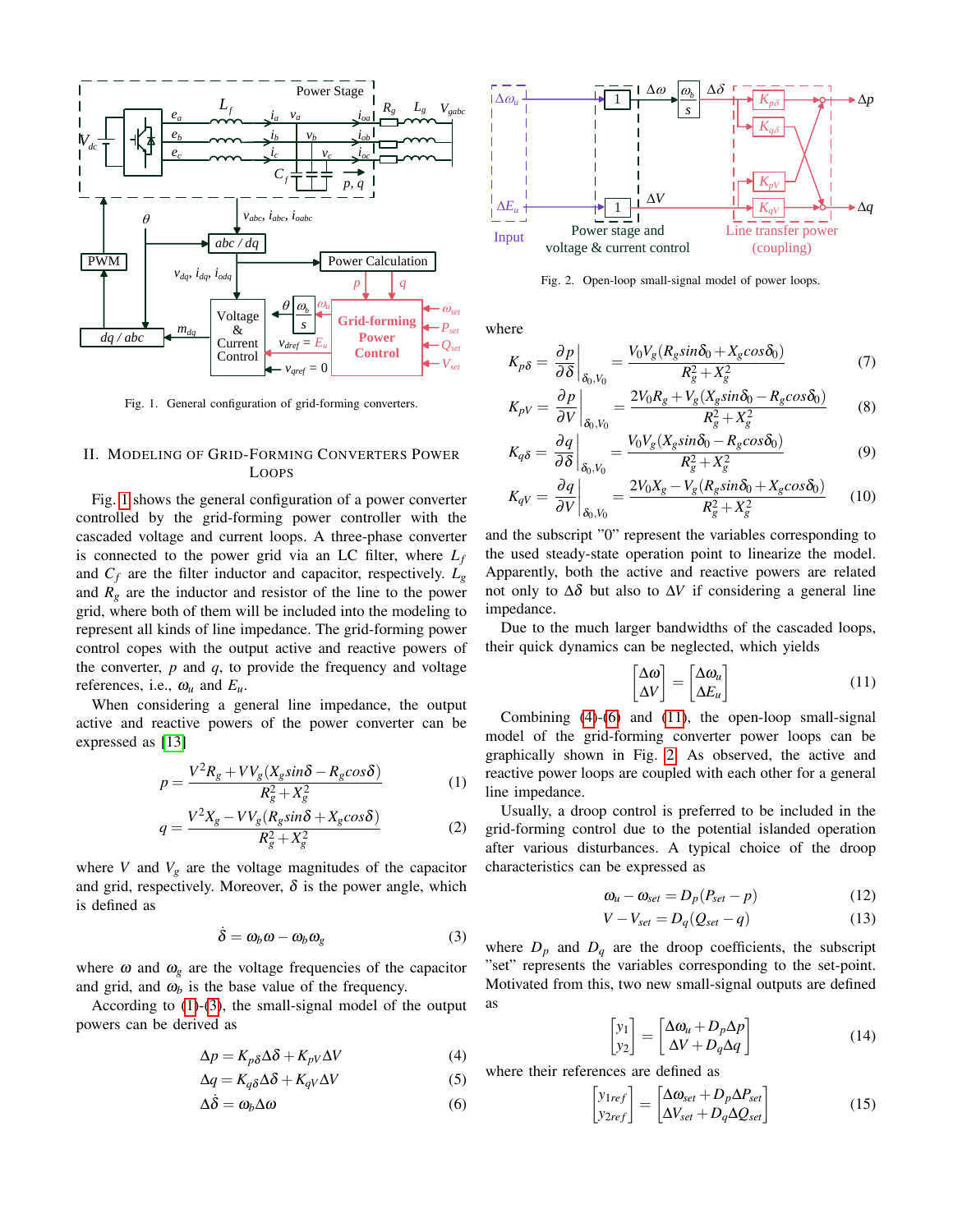

<span id="page-2-0"></span>Fig. 3. Extended open-loop small-signal model of power loops with droop characteristics.

By including [\(14\)](#page-1-7), the open-loop small-signal model in Fig. [2](#page-1-6) is extended to Fig. [3.](#page-2-0) As shown, it is a coupled two-input two-output system, where the state-space representation can be derived as

$$
\Delta \dot{\delta} = \begin{bmatrix} \omega_b & 0 \end{bmatrix} \begin{bmatrix} \Delta \omega_u \\ \Delta E_u \end{bmatrix} \tag{16}
$$

$$
\begin{bmatrix} y_1 \\ y_2 \end{bmatrix} = \begin{bmatrix} D_p k_p \delta \\ D_q k_q \delta \end{bmatrix} \Delta \delta + \begin{bmatrix} 1 & D_p k_{pV} \\ 0 & 1 + D_q k_{qV} \end{bmatrix} \begin{bmatrix} \Delta \omega_u \\ \Delta E_u \end{bmatrix}
$$
 (17)

Therefore, the control target for the is to design proper close-loop controllers so that the the outputs  $[y_1 \quad y_2]^T$  of the open-loop system represented by  $(16)$  and  $(17)$  can track the references  $\begin{bmatrix} y_{ref1} & y_{ref2} \end{bmatrix}^T$  with zero steady-state errors by favorable dynamics. In the following, it will show that the full-state feedback can well solve the problem.

## III. FULL-STATE FEEDBACK CONTROL DESIGN

## *A. Control Law Construction*

To evaluate the errors between the references and the outputs, the following variables are defined.

$$
\begin{bmatrix} e_1 \\ e_2 \end{bmatrix} = \begin{bmatrix} y_1 - y_{1ref} \\ y_2 - y_{2ref} \end{bmatrix}
$$
 (18)

As the references of [\(15\)](#page-1-8) are usually step disturbances, the derivatives of the errors can be derived as

$$
\begin{bmatrix} \dot{e}_1 \\ \dot{e}_2 \end{bmatrix} = \begin{bmatrix} \dot{y}_1 \\ \dot{y}_2 \end{bmatrix} \tag{19}
$$

Placing [\(17\)](#page-2-2) into [\(19\)](#page-2-3) yields

$$
\begin{bmatrix} \dot{e}_1 \\ \dot{e}_2 \end{bmatrix} = \begin{bmatrix} D_p k_p \delta \\ D_q k_q \delta \end{bmatrix} \Delta \dot{\delta} + \begin{bmatrix} 1 & D_p k_{pV} \\ 0 & 1 + D_q k_{qV} \end{bmatrix} \begin{bmatrix} \Delta \dot{\omega}_u \\ \Delta \dot{E}_u \end{bmatrix}
$$
(20)

Define the following intermediate variables

$$
z = \Delta \dot{\delta}, \begin{bmatrix} u_1 \\ u_2 \end{bmatrix} = \begin{bmatrix} \Delta \dot{\omega}_u \\ \Delta \dot{E}_u \end{bmatrix}
$$
 (21)

where  $(20)$  can, therefore, be rewritten as

$$
\begin{bmatrix} \dot{e}_1 \\ \dot{e}_2 \end{bmatrix} = \begin{bmatrix} D_p k_{p\delta} \\ D_q k_{q\delta} \end{bmatrix} z + \begin{bmatrix} 1 & D_p k_{pV} \\ 0 & 1 + D_q k_{qV} \end{bmatrix} \begin{bmatrix} u_1 \\ u_2 \end{bmatrix}
$$
 (22)

Moreover, according to the definition of  $z$  in [\(21\)](#page-2-5), its derivative is

<span id="page-2-6"></span>
$$
\dot{z} = \Delta \ddot{\delta} \tag{23}
$$

which can, combining with [\(16\)](#page-2-1), be rewritten as

$$
\dot{z} = \begin{bmatrix} \omega_b & 0 \end{bmatrix} \begin{bmatrix} \Delta \dot{\omega}_u \\ \Delta \dot{E}_u \end{bmatrix}
$$
 (24)

Afterwards, the dynamics of *z* can be determined by placing [\(21\)](#page-2-5) into [\(24\)](#page-2-6) as

<span id="page-2-8"></span>
$$
\dot{z} = \begin{bmatrix} \omega_b & 0 \end{bmatrix} \begin{bmatrix} u_1 \\ u_2 \end{bmatrix} \tag{25}
$$

Therefore, the extended state differential equations of the power loops can, by taking [\(22\)](#page-2-7) and [\(25\)](#page-2-8) together, be derived as

<span id="page-2-10"></span>
$$
\begin{bmatrix} \dot{e}_1 \\ \dot{e}_2 \\ \dot{z} \end{bmatrix} = A \begin{bmatrix} e_1 \\ e_2 \\ z \end{bmatrix} + B \begin{bmatrix} u_1 \\ u_2 \end{bmatrix}
$$
 (26)

<span id="page-2-2"></span><span id="page-2-1"></span>where

$$
\mathbf{A} = \begin{bmatrix} 0 & 0 & D_p k_p \delta \\ 0 & 0 & D_q k_q \delta \\ 0 & 0 & 0 \end{bmatrix}, \ \mathbf{B} = \begin{bmatrix} 1 & D_p k_{pV} \\ 0 & 1 + D_q k_{qV} \\ \omega_b & 0 \end{bmatrix}
$$
 (27)

According to the full-state feedback theory [\[14\]](#page-5-12), the eigenvalues of the close-loop system can be placed to anywhere by the following control law if the open-loop system  $(A, B)$  is completely controllable.

<span id="page-2-13"></span><span id="page-2-9"></span>
$$
\begin{bmatrix} u_1 \\ u_2 \end{bmatrix} = -\mathbf{K} \begin{bmatrix} e_1 \\ e_2 \\ z \end{bmatrix}
$$
 (28)

where

$$
\boldsymbol{K} = \begin{bmatrix} k_{11} & k_{12} & k_{13} \\ k_{21} & k_{22} & k_{23} \end{bmatrix}
$$
 (29)

and the open-loop system  $(A, B)$  is completely controllable if the following defined controllability matrix  $P$  has

<span id="page-2-14"></span><span id="page-2-12"></span><span id="page-2-11"></span>
$$
rank(\boldsymbol{P}) = 3 \tag{30}
$$

<span id="page-2-3"></span>and

$$
\mathbf{P} \triangleq \begin{bmatrix} \mathbf{B} & \mathbf{A}\mathbf{B} & \mathbf{A}^2\mathbf{B} \end{bmatrix} \n= \begin{bmatrix} 1 & D_p k_{pV} & \omega_b D_p k_{p\delta} & 0 & 0 & 0 \\ 0 & 1 + D_q k_{qV} & \omega_b D_q k_{q\delta} & 0 & 0 & 0 \\ \omega_b & 0 & 0 & 0 & 0 & 0 \end{bmatrix}
$$
\n(31)

<span id="page-2-5"></span><span id="page-2-4"></span>Finally, by placing [\(28\)](#page-2-9) back into [\(21\)](#page-2-5), the actual inputs provided by the grid-forming power control can be derived as

$$
\begin{bmatrix} \Delta \omega_u \\ \Delta E_u \end{bmatrix} = \int_0^t \left( \begin{bmatrix} k_{11} & k_{12} \\ k_{21} & k_{22} \end{bmatrix} \begin{bmatrix} -e_1 \\ -e_2 \end{bmatrix} \right) d\tau - \begin{bmatrix} k_{13} \\ k_{23} \end{bmatrix} \Delta \delta \qquad (32)
$$

<span id="page-2-7"></span>Therefore, the complete close-loop small-signal model of the proposed grid-forming converter can be shown in Fig. [4.](#page-3-0)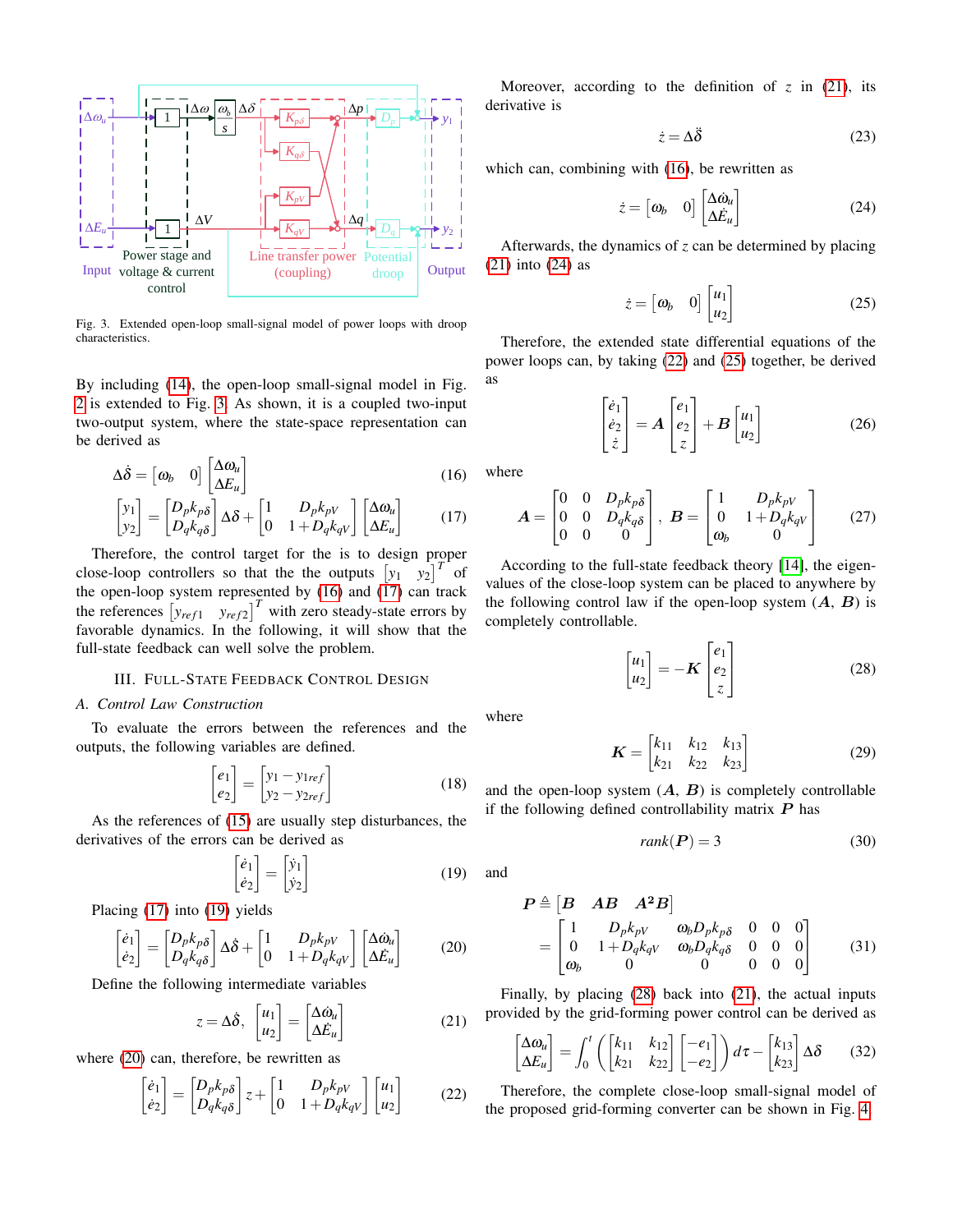

<span id="page-3-0"></span>Fig. 4. Close-loop small-signal model of proposed grid-forming converter.

#### *B. Parameters Design*

By applying the full-state feedback control law of [\(28\)](#page-2-9), the close-loop dynamics of [\(26\)](#page-2-10) is derived as

$$
\begin{bmatrix} \dot{e}_1 \\ \dot{e}_2 \\ \dot{z} \end{bmatrix} = (\mathbf{A} - \mathbf{B}\mathbf{K}) \begin{bmatrix} e_1 \\ e_2 \\ z \end{bmatrix}
$$
 (33)

where its characteristic equation is

$$
|\lambda I - A + BK| = 0 \tag{34}
$$

The characteristic equation [\(34\)](#page-3-1) has three eigenvalues, which can be placed in anywhere. As a reasonable choice, we choose a pair of complex eigenvalue as the dominant ones and a real eigenvalue, which is far away from the dominant eigenvalues. Therefore, the characteristic equation should has the following form

$$
(\lambda + a)(\lambda^2 + 2\xi \omega_n \lambda + \omega_n^2) = 0 \tag{35}
$$

where  $-a$  is the chosen real eigenvalue,  $\xi$  and  $\omega_n$  are the damping ratio and natural frequency of the chosen complex eigenvalues. Thereafter, the parameters [\(29\)](#page-2-11) can be solved by

$$
|\lambda \mathbf{I} - \mathbf{A} + \mathbf{B}\mathbf{K}| \equiv (\lambda + a)(\lambda^2 + 2\xi \omega_n \lambda + \omega_n^2)
$$
 (36)

It should be mentioned that [\(30\)](#page-2-12) guarantees that [\(36\)](#page-3-2) must have solutions. Meanwhile,  $\xi$  and  $\omega_n$  are directly related to the time domain performance, e.g., overshoot, settle time, etc., which can, therefore, be used to determine the dominant complex eigenvalues.

According to the aforementioned discussion, a step-by-step parameter design procedure can be given as follows.

- step 1: Choose the steady-state operation point to linearize the system.
- step 2: Calculate  $K_{p\delta}$ ,  $K_{pV}$ ,  $K_{q\delta}$ , and  $K_{qV}$  of the chosen steady-state operation point based on [\(7\)](#page-1-9)-[\(10\)](#page-1-10).
- step 3: Calculate the matrices  $\vec{A}$  and  $\vec{B}$  of [\(27\)](#page-2-13).



<span id="page-3-3"></span><span id="page-3-1"></span>Fig. 5. Experimental configuration of grid-forming converter.

- step 4: Check the controllability according to [\(30\)](#page-2-12) and [\(31\)](#page-2-14).
- step 5: Choose proper eigenvalues according to the requirements of the time domain performance.
- <span id="page-3-2"></span>• step 6: Solve [\(36\)](#page-3-2) to obtain the parameter matrix  $K$ .

### IV. EXPERIMENTAL VALIDATION

To verify the proposed full-state feedback control for power loops of the grid-forming converter as well as the step-bystep parameter design procedure, this section will present corresponding experimental results. The configuration of the setup is shown in Fig. [5,](#page-3-3) and the key parameters are given in Table [I.](#page-4-0)

The step-by-step parameter design procedure is applied as follows.

• step 1: Choose the steady-state operation point to linearize the system.

The steady-state operation point with the parameters in Table [I](#page-4-0) is  $(\delta_0, V_0) = (0.0435, 0.9997)$ .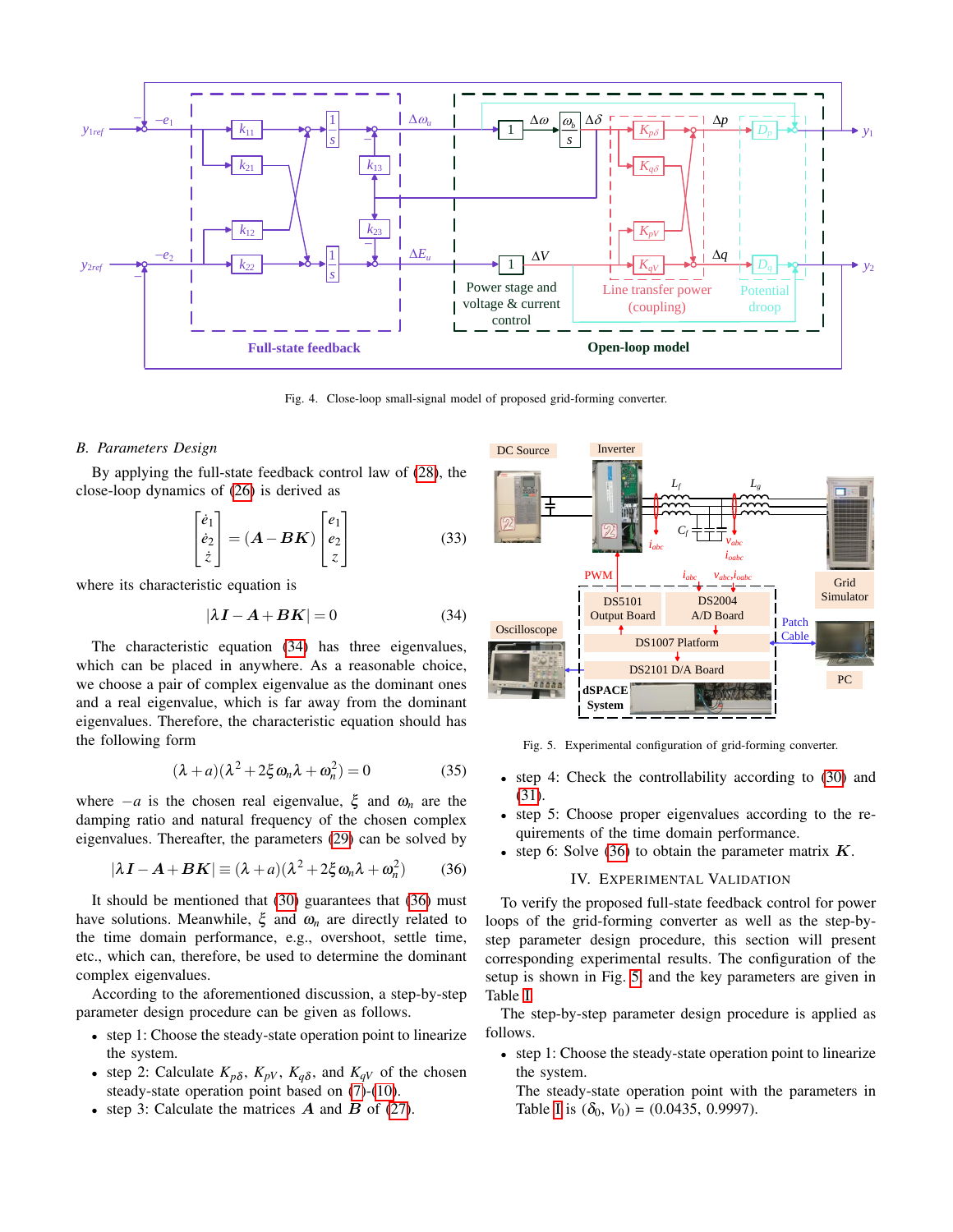TABLE I PARAMETERS OF EXPERIMENTAL SETUPS

<span id="page-4-0"></span>

| Symbol                | Description                           | Value                   |
|-----------------------|---------------------------------------|-------------------------|
| $f_n$                 | Nominal frequency                     | $100\pi$ rad/s          |
| $S_n$                 | Nominal power                         | 5 kW                    |
| $V_n$                 | Nominal line-to-line RMS voltage      | 380 V                   |
| $f_{sw}$              | Switching frequency                   | $10$ kHz                |
| $\omega_{\rm c}$      | Grid frequency                        | $100\pi$ rad/s (1 p.u.) |
| $V_g$                 | Line-to-line RMS grid voltage         | 380 V (1 p.u.)          |
| $L_g$                 | Line inductor                         | 8 mH (0.087 p.u.)       |
| $C_f$                 | Filter capacitor                      | $5 \mu$ F (0.0454 p.u.) |
| $L_f$                 | Filter inductor                       | 3 mH (0.0326 p.u.)      |
| $D_p$                 | Droop coefficient of $P-f$ regulation | $0.01$ p.u.             |
| $D_q$                 | Droop coefficient of $Q-V$ regulation | $0.05$ p.u.             |
| $\omega_{\text{set}}$ | Frequency reference                   | 1 p.u.                  |
| $P_{\text{set}}$      | Active power reference                | $0.5$ p.u.              |
| $Q_{set}$             | Reactive power reference              | $0$ p.u.                |
| $V_{\text{set}}$      | Voltage magnitude reference           | 1 p.u.                  |

- step 2: Calculate  $K_{p\delta}$ ,  $K_{pV}$ ,  $K_{q\delta}$ , and  $K_{qV}$  of the chosen steady-state operation point based on [\(7\)](#page-1-9)-[\(10\)](#page-1-10). The corresponding parameters are calculated as  $(K_{p\delta},$  $K_{pV}$ ,  $K_{q\delta}$ ,  $K_{qV}$ ) = (11.4761, 0.5002, 0.5, 11,4939).
- step 3: Calculate the matrices  $\vec{A}$  and  $\vec{B}$  of [\(27\)](#page-2-13). The corresponding matrices are calculated as

$$
\mathbf{A} = \begin{bmatrix} 0 & 0 & 0.1148 \\ 0 & 0 & 0.025 \\ 0 & 0 & 0 \end{bmatrix}, \ \mathbf{B} = \begin{bmatrix} 1 & 0.005 \\ 0 & 1.5747 \\ 314.1593 & 0 \end{bmatrix}
$$
(37)

• step 4: Check the controllability according to [\(30\)](#page-2-12) and [\(31\)](#page-2-14).

The controllability matrix is calculated as

$$
P = \begin{bmatrix} 1 & 0.005 & 36.0533 & 0 & 0 & 0 \\ 0 & 1.5747 & 7.854 & 0 & 0 & 0 \\ 314.1593 & 0 & 0 & 0 & 0 & 0 \end{bmatrix}
$$
 (38)

where it is easy to check that  $rank(P) = 3$ . Therefore, the system  $(A, B)$  is completely controllable.

• step 5: Choose proper eigenvalues according to the requirements of the time domain performance.

As an example, in this paper, we consider the percent overshoot (*P.O.*) and settle time  $(T_s)$  as the performance indices, where they are related to  $\xi$  and  $\omega_n$  by the following equations [\[15\]](#page-5-13).

$$
P.O. = e^{-(\xi/\sqrt{1-\xi^2})} \times 100\%
$$
 (39)

$$
T_s = \frac{4}{\xi \omega_n} \tag{40}
$$

For comparison, this paper choose four cases as shown in Table [II,](#page-4-1) where the third eigenvalue *a* is always placed far away from the dominant complex eigenvalues. The corresponding positions of the dominant eigenvalues are shown in Fig. [6.](#page-4-2)

TABLE II STUDIED CASES TO PLACE EIGENVALUES

<span id="page-4-1"></span>

| Cases    | Damping Ratio $\xi$ | Settle Time $T_s$ | Third eigenvalue a |
|----------|---------------------|-------------------|--------------------|
|          | 0.4                 | 1 <sub>s</sub>    | $-20$              |
| 2        | 0.4                 | 2s                | $-20$              |
| 3        | 0.707               | 1 <sub>s</sub>    | $-20$              |
| 4        | 0.707               | 2s                | $-20$              |
| 15       |                     |                   |                    |
| 10       | $\xi = 0.4$         |                   |                    |
| xis<br>5 | $\xi = 0.707$       |                   |                    |



<span id="page-4-2"></span>Fig. 6. Chosen dominant complex eigenvalues.

TABLE III DESIGNED PARAMETERS OF THE CORRESPONDING CASES

<span id="page-4-3"></span>

| Parameters | Case 1    | Case 2    | Case 3    | Case 4    |
|------------|-----------|-----------|-----------|-----------|
| $k_{11}$   | 2.7756    | 0.6939    | 0.8885    | 0.2221    |
| $k_{12}$   | $-0.0088$ | $-0.0022$ | $-0.0028$ | $-0.0007$ |
| $k_{13}$   | 0.0166    | 0.0105    | 0.0226    | 0.012     |
| $k_{21}$   | 0.0367    | 0.0389    | 0.0385    | 0.0399    |
| $k_{22}$   | 12.7007   | 12.7007   | 12.7007   | 12.7007   |
| $k_{23}$   | 0.0161    | 0.0161    | 0.0161    | 0.0161    |
|            |           |           |           |           |

• step 6: Solve [\(36\)](#page-3-2) to obtain the parameter matrix  $K$ . The designed parameters corresponding to the four cases are listed in Table [III.](#page-4-3)

Fig. [7](#page-5-14) presents the experimental comparisons of the studied cases when *Pset* steps from 0.5 p.u. to 1 p.u.. As shown, when choosing a large damping ratio ( $\xi = 0.707$  in Case 3 and Case 4), the dynamics have smaller *P*.*O*. than those with a small damping ratio ( $\xi = 0.4$  in Case 1 and Case 2). Meanwhile, when choosing a small settle time  $(T_s = 1s$  in Case 1 and Case 3), the systems can reach to the steady-state quicker than those with a large settle time ( $T_s = 2s$  in Case 2 and Case 4). Fig. [7](#page-5-14) proves that the proposed full-state back control structure and parameter design method are effective to regulate the power loops of the grid-forming converter to satisfy the predefined time domain performance.

### V. CONCLUSION

This paper proposes a new control structure of the gridforming converter power loops based on the full-state feedback